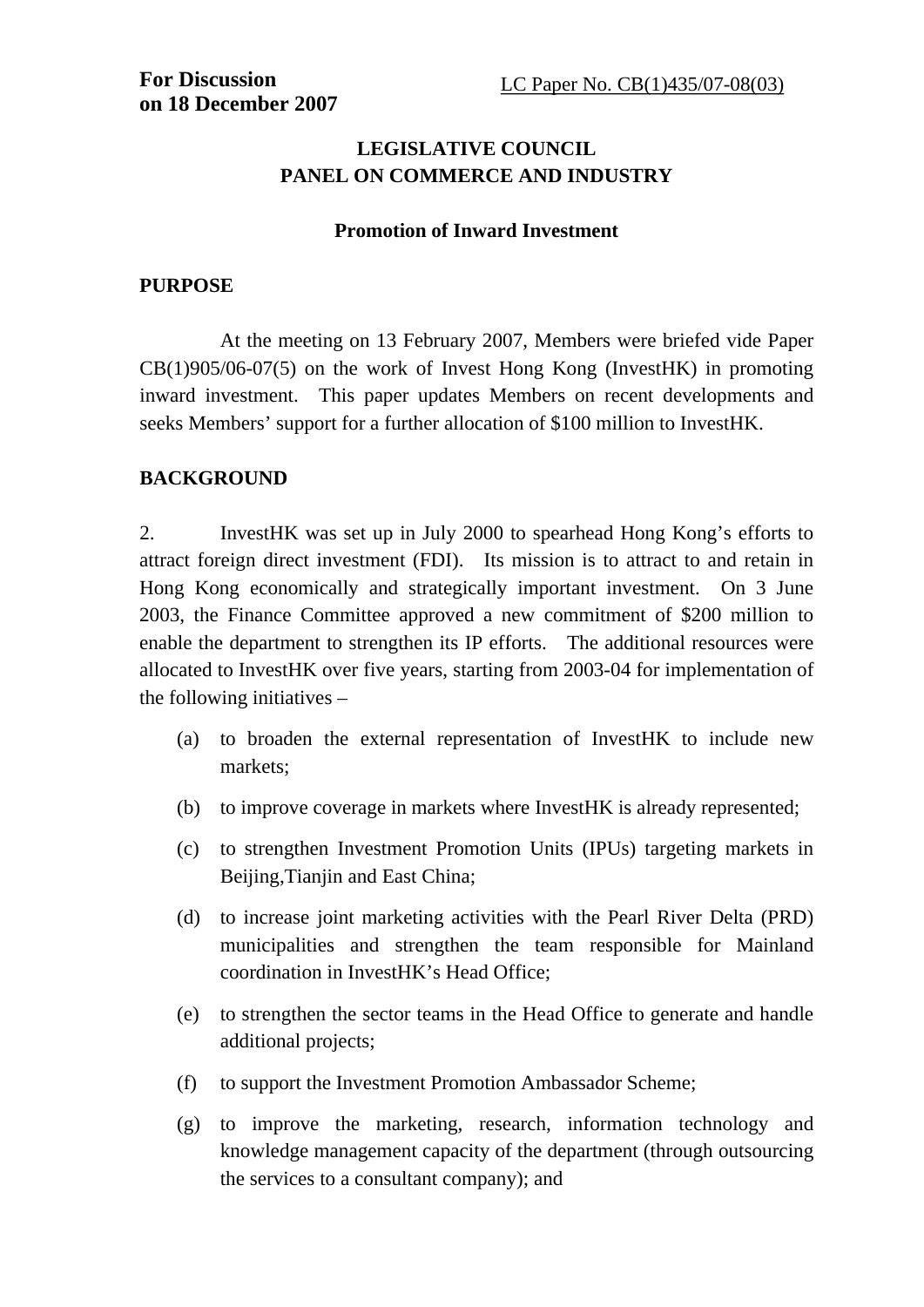(h) to meet the additional expenditure on advertising, event sponsorship, office rental and overseas travel, etc arising from these enhanced promotional activities.

3. The additional resources were allocated in accordance with the following cash flow forecast –

| <b>Financial Year</b> | \$ million |
|-----------------------|------------|
| 2003-04               | 30         |
| 2004-05               | 42.5       |
| 2005-06               | 42.5       |
| 2006-07               | 42.5       |
| 2007-08               | 42.5       |
| <b>Total</b>          | <b>200</b> |

4. Taking into account the additional resources, the annual financial provision to InvestHK for IP work from 2003-04 onwards is summarised below –

|                             | 2003-04               | 2004-05        | 2005-06        | 2006-07               | 2007-08               |
|-----------------------------|-----------------------|----------------|----------------|-----------------------|-----------------------|
|                             | $(\text{S} \text{m})$ | $(\text{S m})$ | $(\text{S m})$ | $(\text{S} \text{m})$ | $(\text{S} \text{m})$ |
| <b>Operational expenses</b> | 46.4                  | 45.2           | 63.7           | 63.6                  | 64.7                  |
| Investment promotion        | 21.0                  | 21.0           |                |                       |                       |
| (block vote)                |                       |                |                |                       |                       |
| General non-recurrent       | 30.0                  | $44.5^1$       | 42.5           | 42.5                  | 42.5                  |
| expenses for enhancing IP   |                       |                |                |                       |                       |
| work                        |                       |                |                |                       |                       |
| <b>Total</b>                | 97.4                  | 110.7          | 106.2          | 106.1                 | 107.2                 |

### **RECENT DEVELOPMENTS**

#### *Staff Complement and Caseload*

 $\overline{a}$ 

5. Over the past five years, InvestHK has recruited 28 additional staff on non-civil service contract (NCSC) terms, who are primarily deployed to strengthen the capacity of the Head Office teams for exploring and identifying potential leads of investment projects, and coping with the increase in projects.

<sup>1</sup> The annual financial provision of this item (i.e. \$44.5 million) in 2004-05 included the unspent balance in 2003-04 and hence is more than the original cash flow forecast of \$42.5 million.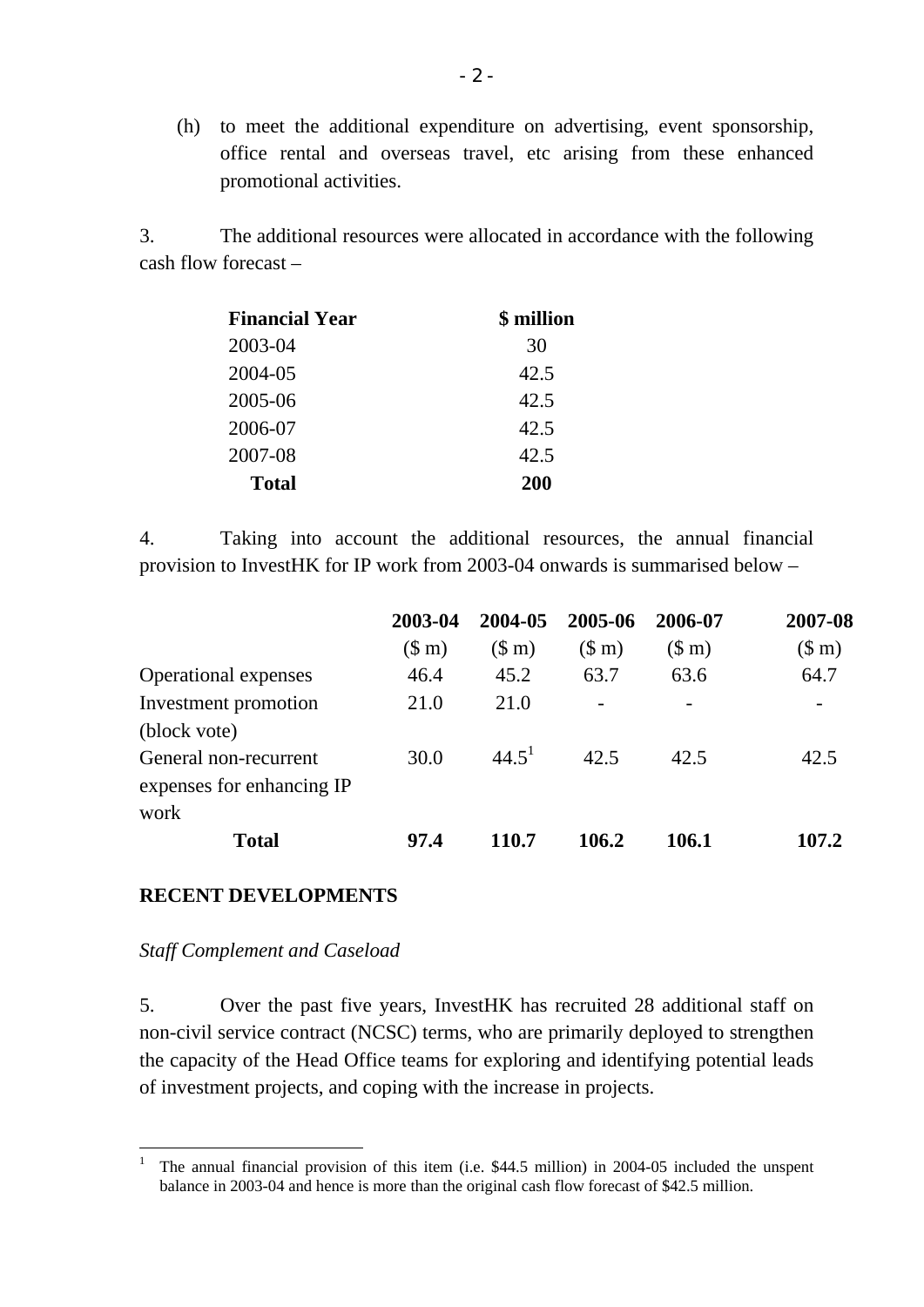6. With the additional resources, coupled with the recovery of the Hong Kong economy, since 2002, InvestHK has more than doubled the number of completed investment projects<sup>2</sup> that it facilitates annually, from 117 in 2002 to 246 in 2006. In terms of "live" projects<sup>3</sup>, the caseload has also substantially increased, from less than 300 to over 600 in the three years since 2004.

7. In the first half of 2007, InvestHK completed 147 projects, involving a total of more than \$5.5 billion of direct investment and the creation of over 1,700 jobs. The results of its work since 2000 are summarised below –

|                                                               | 2000<br>(Jul -<br>Dec) | 2001  | 2002  | 2003    | 2004    | 2005    | 2006    | 2007<br>(Jan –<br>Jun) |
|---------------------------------------------------------------|------------------------|-------|-------|---------|---------|---------|---------|------------------------|
| No. of projects<br>completed*                                 | 35                     | 99    | 117   | 142     | 205     | 232     | 246     | 147                    |
| Jobs created**                                                | 347                    | 1 504 | 2075  | 7634    | 7696    | 7924    | 7835    | 5 2 9 7                |
| • jobs created<br>at opening/<br>expansion                    | 347                    | 1 504 | 2075  | 2456    | 3 0 0 8 | 2517    | 3 0 9 2 | 1 747                  |
| jobs to be<br>$\bullet$<br>created in<br>the next 2<br>years# |                        |       |       | 5 1 7 8 | 4688    | 5 4 0 7 | 4 7 4 3 | 3 5 5 0                |
| Investment<br>amount<br>$$$ million)**                        | 506                    | 3,500 | 1,360 | 2,493   | 4,658   | 8,895   | 10,243  | 5,513                  |

*\* These represent companies assisted by InvestHK, and do not include companies set up in Hong Kong without such assistance.* 

*\*\* As reported by the companies assisted by InvestHK themselves. Not all are willing to disclose the data.* 

*# For 2000 to 2002, companies were not asked to provide the forecast figure.* 

#### *External Representation*

 $\overline{a}$ 

8. With the additional resources, InvestHK has engaged external consultants to establish a presence in new strategic locations, including South Korea, Singapore, India, the Nordics and the Middle East, and strengthened its coverage of existing markets such as the USA (Central), Canada, Europe, Australia,

<sup>2</sup> A "completed" project is one where a foreign, Mainland or Taiwan company has physically established a presence or undergone a significant expansion in Hong Kong

 $3\;\;$  A "live" project is one where a foreign, Mainland or Taiwan company has an active plan to set up a new presence (or expand an existing one) in East Asia in the next 18 months with Hong Kong being a candidate location, and where the company is in regular contact with and being assisted by InvestHK.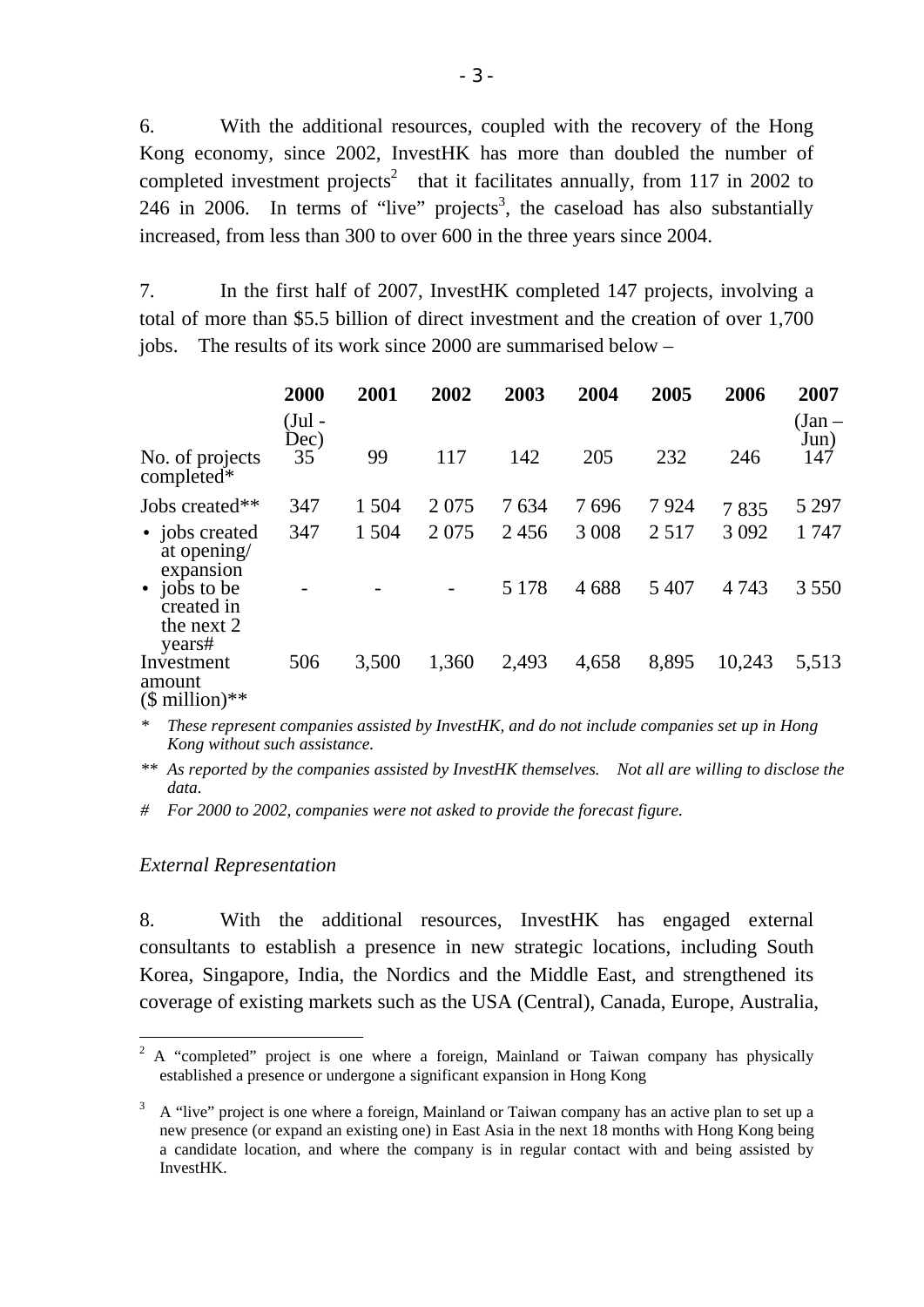and Japan (West). The external promotion units of the department are listed at the **Annex**.

#### *Mainland Promotion*

9. To promote the advantages offered by the economic integration of Hong Kong and the Mainland, InvestHK has conducted joint seminars with Mainland provincial and municipal authorities in key overseas markets. This strategy has helped attract foreign investors. By the end of June 2007, InvestHK had completed 32 investment projects and was pursuing another 127 cases.

10. InvestHK has also stepped up efforts to target Mainland enterprises with the potential to invest in Hong Kong. In 2004, in collaboration with the relevant Mainland authorities InvestHK launched the "One Stop Service"<sup>4</sup> package to facilitate cross-border investment. Since 2005, the department has strengthened its presence on the Mainland by: setting up an IPU in the Beijing Office and in the Economic and Trade Offices (ETOs) in Shanghai and Chengdu; broadening the geographical responsibilities of its IPU at the Guangdong ETO; and launching an "InvestHK Services Centre" in the Beijing Office and the ETOs in Guangdong, Shanghai and Chengdu. In June 2007, InvestHK launched a campaign to provide privately-owned enterprises in high-growth regions with the information and tools to expand internationally using Hong Kong as a gateway.

11. Prior to 2002, InvestHK had no completed projects of Mainland origin. As at the end of June 2007, the department had helped 159 Mainland enterprises to establish operations in Hong Kong. In the first half of 2007, InvestHK completed 23 projects related to Mainland investments in Hong Kong, representing 16% of the total number of completed projects.

### *Corporate Marketing and Communications*

 $\overline{a}$ 

12. In January 2004, InvestHK engaged a consultant to strengthen its corporate marketing and communications capacity. As a result, InvestHK has established a new IT platform, revamped its website and launched a new Customer Relationship Management system. The consultant has also conducted an annual

<sup>&</sup>lt;sup>4</sup> "One Stop Service (投資香港一站通服務)" is a series of tailored services for Mainland investors, including a toll free 800 hotline in the Mainland, a service centre at InvestHK Head Office, a tailor-made information kit and the "Step-by-Step Guide" — a joint publication of InvestHK, the Ministry of Commerce and the Commercial Office of the Economic Department of the CPG Liaison Office in Hong Kong.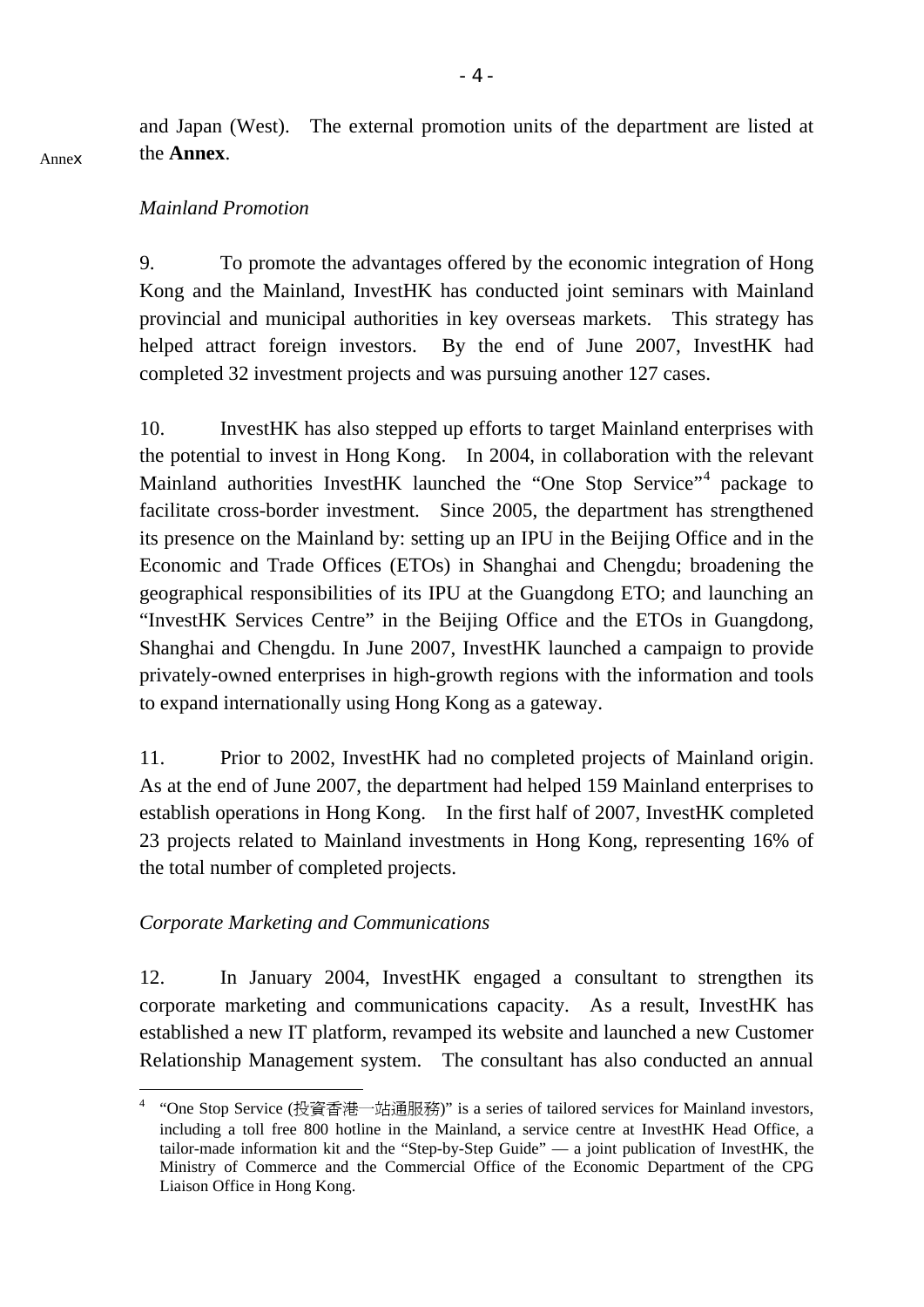perception survey on the awareness ratings of InvestHK. Between 2001 and 2007, awareness increased from 13% to 68% among the international business community, and from 10% to 89% among the general public. In 2006, a study on the cost-effectiveness of Invest $HK$ 's work<sup>5</sup> rated the department strongly on its performance in enhancing awareness, projecting a positive image and disseminating consistent marketing messages to key stakeholders.

## *Cost-effectiveness of Resource Utilisation*

13. The cost-effectiveness study also concluded that InvestHK is operating at close to maximum capacity in terms of the number of projects it can handle whilst maintaining the current level of service quality. The report identified areas for further study with a view to enhancing InvestHK's performance, including a review of InvestHK's nine priority sectors<sup>6</sup>, its major activities and target markets, as well as institutional arrangements and performance measures. In October, the Government commissioned a follow-up study to review the strategy for promotion of inward investment. The key findings of the study are expected to be available in the second quarter of 2008.

## **PROPOSED ADDITIONAL ALLOCATION**

14. We propose to increase the non-recurrent commitment for Item 009 Boosting Investment Promotion Work under Head 79 Invest Hong Kong Subhead 700 General Non-recurrent by \$100 million from \$200 million to \$300 million for InvestHK to continue its IP efforts and to fund additional IP activities.

### **JUSTIFICATION**

 $\overline{a}$ 

15. The enhanced IP measures listed in paragraph 2 above were planned for implementation on a 5-year basis up to 2007-08. With other economies in the region increasing their efforts to attract FDI, we need to maintain the momentum of our IP work to stay competitive. This will require additional resources.

<sup>5</sup> In February 2006, the Efficiency Unit commissioned a study to review the cost-effectiveness of InvestHK. The key objectives of the study were to  $-$ 

<sup>(</sup>a) review the general cost-effectiveness of the work of InvestHK;

<sup>(</sup>b) examine how the allocation of \$200 million had contributed to the situation; and

<sup>(</sup>c) consider whether the additional funding should be converted into recurrent funding.

<sup>.&</sup>lt;br><sup>6</sup> The nine priority sectors include business & professional services; consumer, retail & sourcing; financial services; information technology (especially electronics and biotechnology); media & multimedia; technology; telecommunications; tourism & entertainment; and transportation.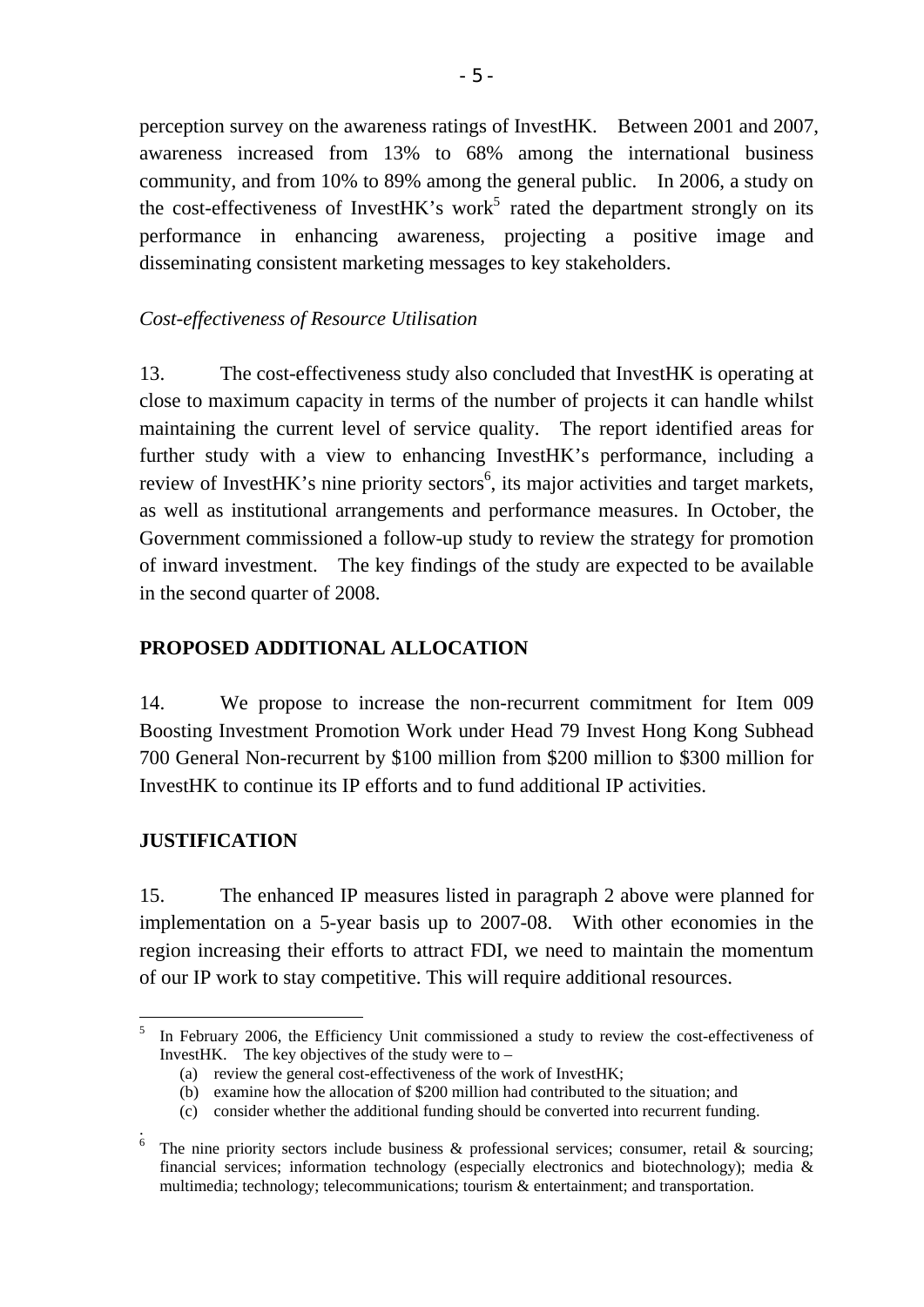16. To sustain its momentum InvestHK must maintain its current level of global representation. Whilst we will continue to identify, review and adjust the preferred locations where InvestHK should establish a presence, the work of the department would inevitably be affected if the proposed resources are not made available. Any significant reduction in overseas representation may signal to the international community that we no longer see attracting FDI as a priority.

17. InvestHK is committed to promoting the combined advantages offered by Hong Kong and the PRD in collaboration with the Mainland authorities, whilst emphasising Hong Kong's role as a platform for business between the Mainland and the rest of the world. Apart from the ongoing work on the Mainland, InvestHK also plans to step up efforts to promote new marketing initiatives.

18. Given the substantial increase in project caseload in recent years, InvestHK is operating at close to maximum capacity. Furthermore, the department has extended its aftercare services to firms whose initial set-ups were not facilitated by InvestHK. Operationally there is little room for InvestHK to scale down its manpower without compromising service quality.

19. The enhancement of InvestHK's corporate marketing and communications capacity was initially planned on the basis of a five-year consultancy from December 2003 to December 2008. With the necessary hardware in place, InvestHK's capacity for market research, communications, IT and Knowledge Management has been gradually internalised. However, continued marketing and promotional efforts are required to reassure potential investors of the advantages of Hong Kong. To this end, InvestHK intend to hire additional staff upon expiry of the aforementioned contract to undertake this work.

20. Of the \$200 million non-recurrent allocation approved by FC in 2003 for boosting IP work, \$148 million has been spent up to 2006-07. With an estimated spending of \$42.5 million for 2007-08, there will be a remaining balance of \$9.5 million in 2008-09. We will make full use of the remaining balance of the allocation to fund our IP efforts in 2008-09.

## **FINANCIAL IMPLICATIONS**

21. We intend to seek the approval of the Finance Committee of the Legislative Council to increase the non-recurrent commitment for IP work by \$100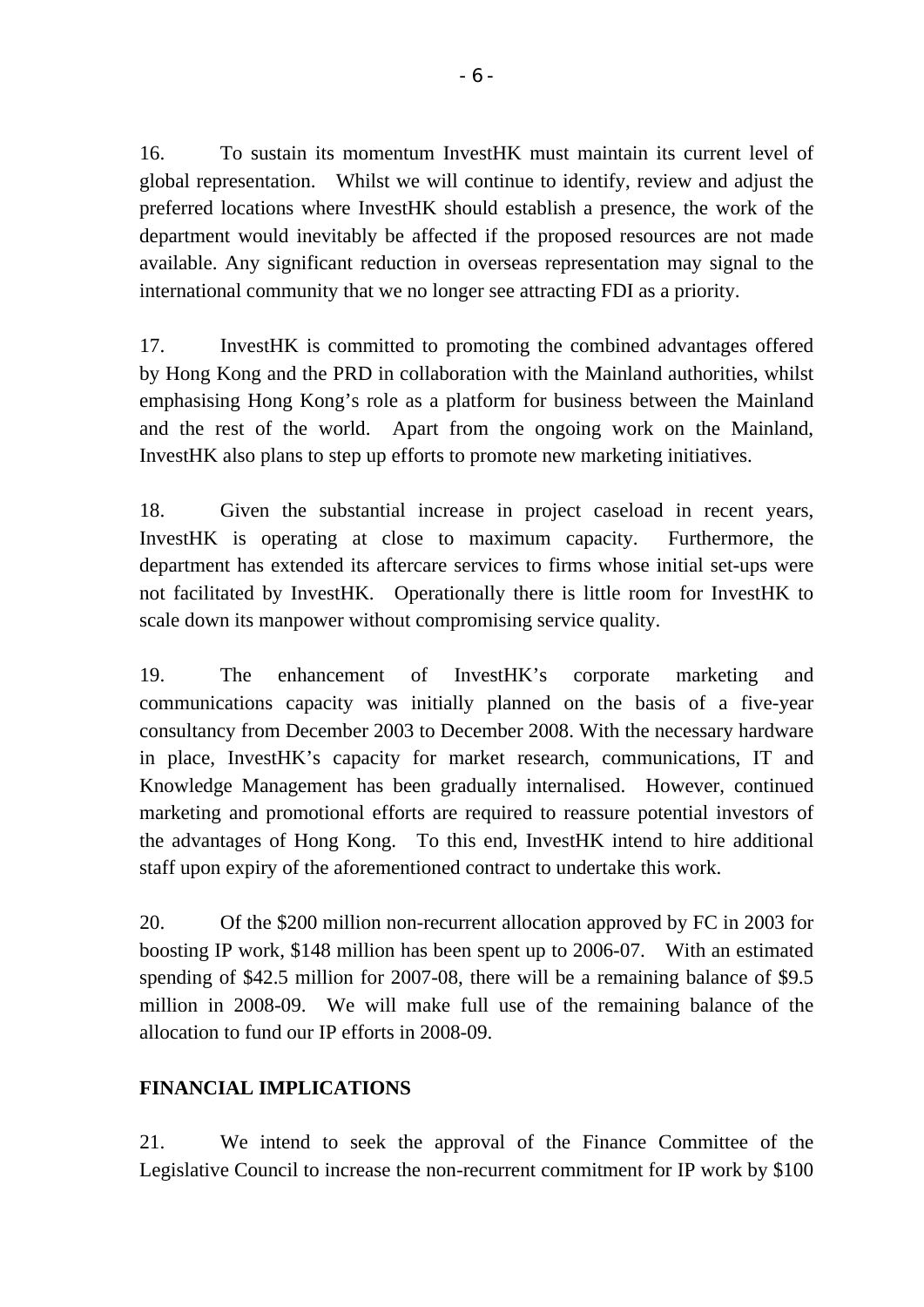million from \$200 million to \$300 million. We plan to expend the additional provision according to the following cash-flow forecast –

| 2008-09      | 2009-10      | 2010-11         |
|--------------|--------------|-----------------|
| (\$ million) | (\$ million) | $$$ million $)$ |
| 33.3         | 33.3         | 33.4            |

22. The breakdown of the proposed allocation of the additional funding sought is as follows –

|                                                                                            | <b>Amount (\$ million per</b> |                             |  |  |
|--------------------------------------------------------------------------------------------|-------------------------------|-----------------------------|--|--|
| <b>Expenditure Items</b>                                                                   | year)                         |                             |  |  |
|                                                                                            | 2008-09                       | 2009-10 to                  |  |  |
|                                                                                            |                               | 2010-11                     |  |  |
| Emoluments for additional staff employed on<br>(a)<br>non-civil service terms              | 14.0                          | $16.5^7$                    |  |  |
| (b) Consultants in new markets                                                             | 4.0                           | 4.0                         |  |  |
| (c) Consultants to strengthen our presence in<br>existing markets                          | 2.5                           | 2.5                         |  |  |
| (d) Promotional efforts on the Mainland                                                    | 4.5                           | 3.0                         |  |  |
| Joint promotional efforts overseas<br>with<br>(e)<br>Mainland provinces and municipalities | 5.0                           | 5.0                         |  |  |
| Marketing and event sponsorship<br>(f)                                                     | 3.3                           | $2.3(2.4)$ for<br>$2010-11$ |  |  |
| <b>Total:</b>                                                                              | 33.3                          | 33.3 (33.4 for<br>$2010-11$ |  |  |

23. Taking into account the proposed additional provision and the remaining balance of \$9.5 million under the existing non-recurrent commitment for boosting IP work in 2008-09 (as highlighted in paragraph 20 above), the estimated cash flow of the increased commitment will be \$42.8 million for 2008-09, \$33.3 million for 2009-10 and \$33.4 million for 2010-11.

 $\overline{a}$ 

<sup>7</sup> Additional staff will be hired upon the expiry of the consultancy contract (paragraph 19 refers) in end December 2008.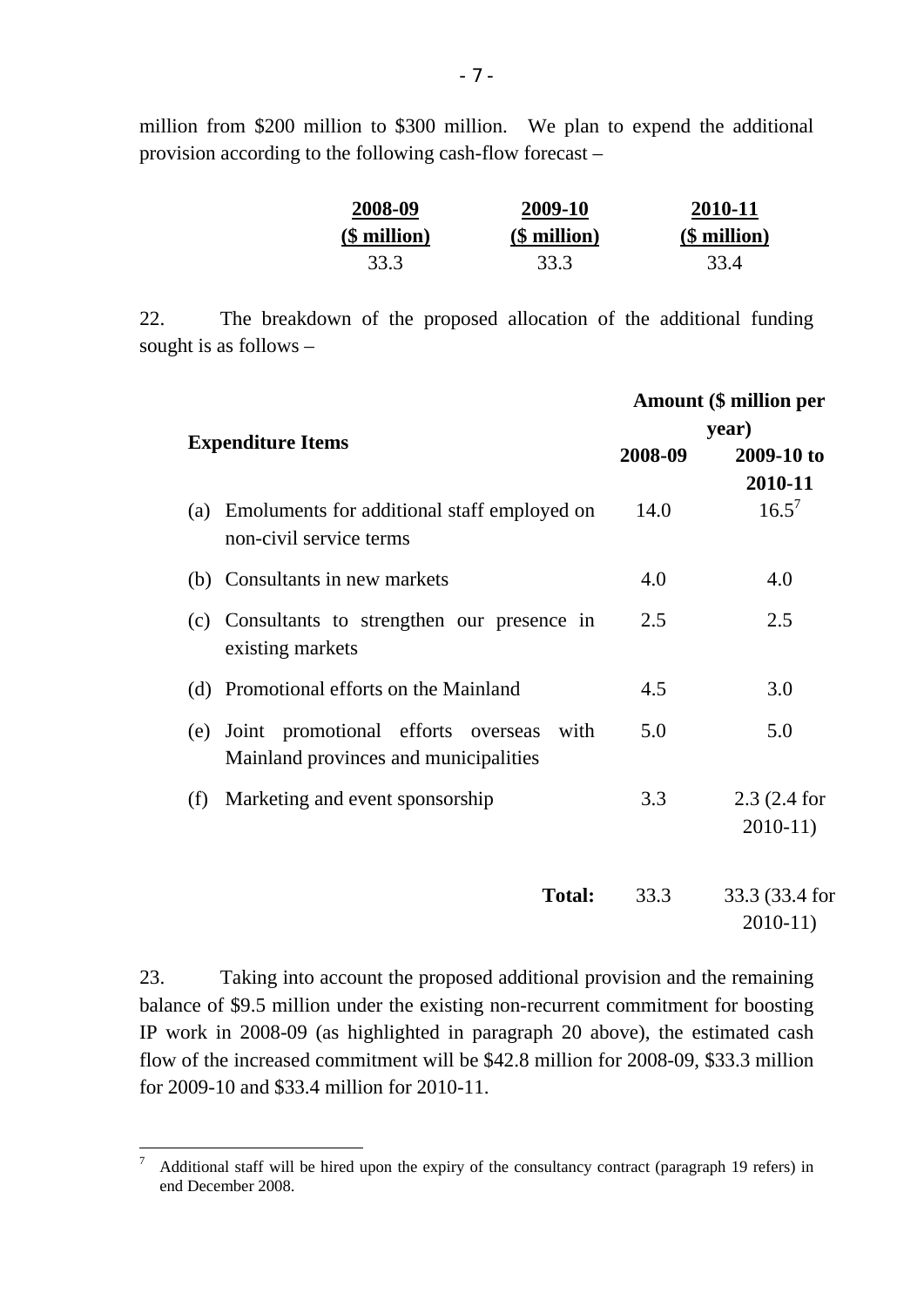#### **LOOKING FORWARD**

24. It is difficult to forecast exactly the economic benefits that will result from allocating additional resources for IP. Many variables are beyond the control of InvestHK, in particular the general state of the world economy. Nevertheless, InvestHK has set itself the target of facilitating the completion of at least 250 projects annually from 2007 onwards.

25. According to the latest Annual Survey of Companies in Hong Kong Representing Parent Companies located outside Hong Kong, we remain the preferred city in Asia for companies managing their operations in the Asia Pacific region. As at 1 June 2007, there were 1,246 companies that were regional headquarters (RHQ), 2,644 regional offices (RO), and 2,550 local offices (LO) in Hong Kong representing parent companies located outside Hong Kong<sup>8</sup>. Despite these encouraging figures, we need to ensure our continued competitiveness, and we will take into account the findings of the consultancy study on IP mentioned in paragraph 13 above when formulating future marketing strategies.

## **ADVICE SOUGHT**

26. We invite Members' views on and support for the proposed additional allocation set out in paragraph 14 of this paper.

**InvestHK Commerce and Economic Development Bureau December 2007** 

 $\overline{a}$ 

<sup>&</sup>lt;sup>8</sup> For the purpose of the survey, -

<sup>(</sup>a) a regional headquarters (RHQ) is an office that has managerial control over offices in the region (i.e. Hong Kong plus one or more other places) on behalf of its parent companies located outside Hong Kong;

<sup>(</sup>b) a regional office (RO) is an office that coordinates offices and/or operations in the region (i.e. Hong Kong plus one or more other places) on behalf of its parent company located outside Hong Kong;

<sup>(</sup>c) a local office (LO) is an office that only takes charge of the business in Hong Kong (but nowhere else) on behalf of its parent company located outside Hong Kong.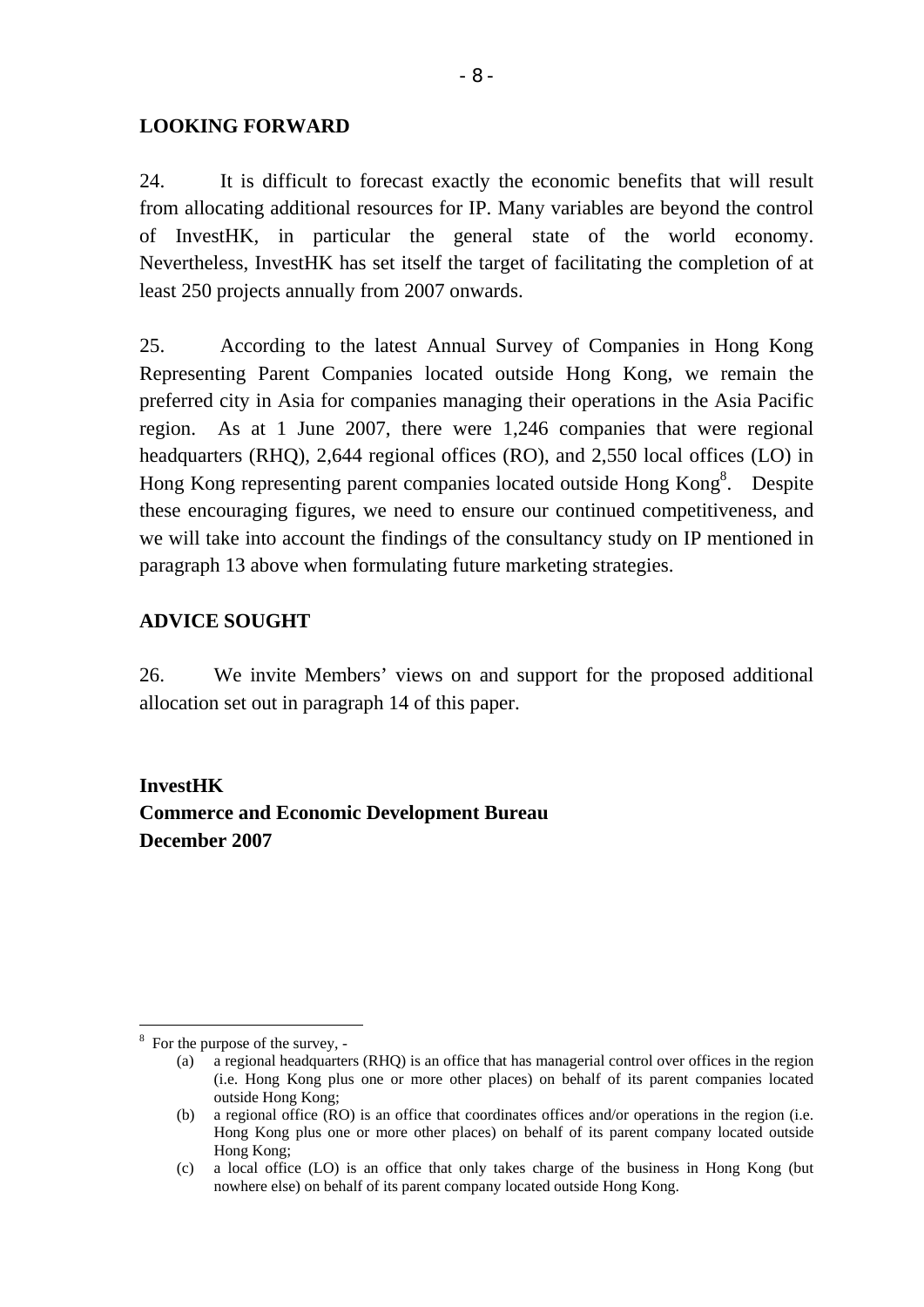#### **Annex**

# **InvestHK's External Promotion Units**

|                        | <b>Office</b>   |                                                                                                                                   |                                      |  |  |  |
|------------------------|-----------------|-----------------------------------------------------------------------------------------------------------------------------------|--------------------------------------|--|--|--|
| <b>Region</b>          | Location        | <b>Area Covered</b>                                                                                                               | <b>Remarks</b>                       |  |  |  |
| North<br>America       | New York        | <b>US</b> East                                                                                                                    | Team of three based in<br><b>ETO</b> |  |  |  |
|                        | San Francisco   | <b>US West</b>                                                                                                                    | Team of three based in<br><b>ETO</b> |  |  |  |
|                        | Chicago         | <b>US</b> Central                                                                                                                 | <b>Consultant Company</b>            |  |  |  |
|                        | Toronto         | Canada                                                                                                                            | Individual based in ETO              |  |  |  |
| Europe                 | <b>Brussels</b> | <b>Western Europe</b>                                                                                                             | Team of two based in<br><b>ETO</b>   |  |  |  |
|                        | Paris           | France                                                                                                                            | <b>Consultant Company</b>            |  |  |  |
|                        | Hamburg         | Germany                                                                                                                           | <b>Consultant Company</b>            |  |  |  |
|                        | Milan           | Italy                                                                                                                             | <b>Consultant Company</b>            |  |  |  |
|                        | London          | UK, Switzerland, Russia, Estonia,<br>Latvia, Lithuania, Romania, Czech<br>Republic, Hungary, Poland, Slovak<br>Republic, Slovenia | Team of two based in<br><b>ETO</b>   |  |  |  |
|                        | Gothenburg      | <b>Nordics</b>                                                                                                                    | <b>Consultant Company</b>            |  |  |  |
| Asia/<br>Australasia   | Tokyo           | North Japan                                                                                                                       | Team of two based in<br><b>ETO</b>   |  |  |  |
|                        | Osaka           | West Japan                                                                                                                        | <b>Consultant Company</b>            |  |  |  |
|                        | Singapore       | Singapore                                                                                                                         | <b>Consultant Company</b>            |  |  |  |
|                        | Seoul           | Korea                                                                                                                             | <b>Consultant Company</b>            |  |  |  |
|                        | Mumbai          | India                                                                                                                             | <b>Consultant Company</b>            |  |  |  |
|                        | Dubai           | Arab Middle East                                                                                                                  | <b>Consultant Company</b>            |  |  |  |
|                        | Istanbul        | Turkey                                                                                                                            | <b>Consultant Company</b>            |  |  |  |
|                        | Tel Aviv        | <b>Israel</b>                                                                                                                     | <b>Consultant Company</b>            |  |  |  |
|                        | Sydney          | Australia, less Victoria & South<br>Australia                                                                                     | Individual based in ETO              |  |  |  |
|                        | Melbourne       | Victoria & South Australia                                                                                                        | <b>Consultant Company</b>            |  |  |  |
|                        | Auckland        | New Zealand                                                                                                                       | <b>Consultant Company</b>            |  |  |  |
| Mainland<br>and Taiwan | Guangzhou       | Guangdong and four Pan-PRD<br>provinces namely Fujian, Jiangxi,<br>Guangxi and Hainan                                             | Team of five based in<br><b>ETO</b>  |  |  |  |
|                        | Beijing $/$     | Beijing, Tianjin, Hebei, Shangdong,                                                                                               | Team of two based in                 |  |  |  |
|                        | Hong Kong       | Liaoning, Heilongiang, Jilin, Henan,                                                                                              | BJO &                                |  |  |  |